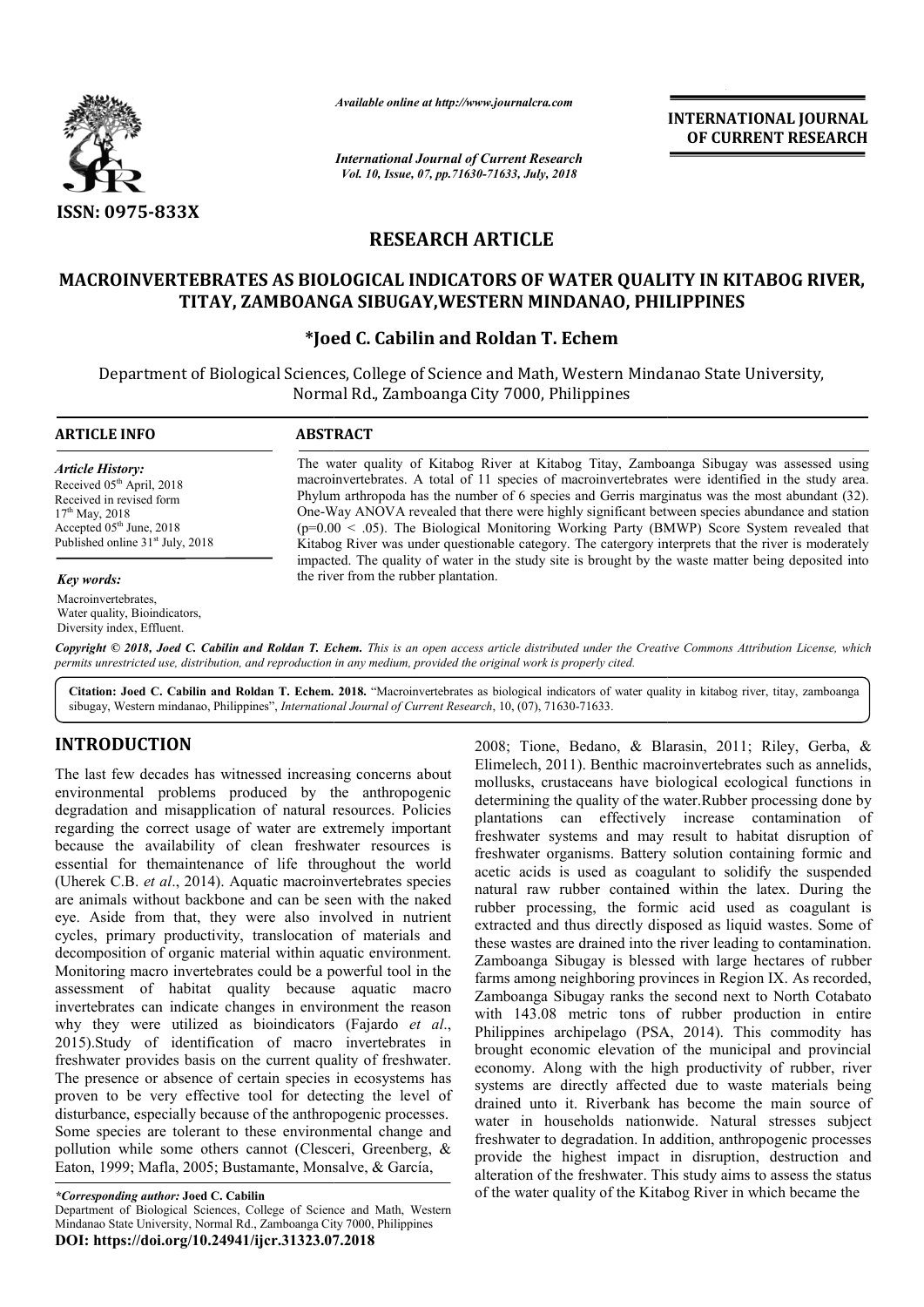

**Figure 1. Map of the Philippines showing the study area**

|  | Table 1. Inventory of aquatic macroinvertebrates found in the 3 stations |  |
|--|--------------------------------------------------------------------------|--|
|  |                                                                          |  |

| Phylum       | Order      | Family         | Scientific Name        | Common Name           |           | Count     |           | <b>TOTAL</b> |
|--------------|------------|----------------|------------------------|-----------------------|-----------|-----------|-----------|--------------|
|              |            |                |                        |                       | Station 1 | Station 2 | Station 3 |              |
| Arthropoda   |            | Gerridae       | Gerris marginatus      | <b>Water Striders</b> |           | 16        |           | 32           |
|              |            | Nepidae        | Ranatra linearis       | Water stick           |           | q         |           | 12           |
|              |            | Gerridae       | Metrobates sp.         | Short bodied strider  |           | 11        |           | 18           |
|              | Hemiptera  | Notonectidae   | Notonecta sp.          | Back swimmer          |           | 13        |           | 22           |
|              | Odonata    | Coenagrionidae | Ischnura sp.           | Damselfly nymph       |           | 12        |           | 15           |
|              |            |                | Dolomedes facetus      | Water spider          |           |           |           |              |
|              |            | Lacordaire     | Psephenidae sp.        | Water penny           |           | 4         | 0         |              |
| Annelida     |            |                | Lumbricina sp.         | Earthworm             |           |           |           |              |
| Mollusca     |            |                | Bithynia tentaculata   | Faucet snail          | 14        | Q         |           | 27           |
|              | Gastropoda | Thiaridae      | Melanoides tuberculate | Red rimmed melania    | 13        |           |           | 24           |
|              | Venroida   | Corbicula      | Sphaerium corneum      | Fingernail clam       |           |           | 0         | 12           |
| <b>TOTAL</b> |            |                |                        |                       |           | 89        | 18        | 178          |

drainage of waste in a rubber plantation at Titay, Zamboanga Sibugay, specifically; Identify macroinvertebrates that are found on the river; determine the density of macroinvertebrates; determine the biodiversity index of the selected sites of the river; and determine the significant difference of the communities in selected sites of the river. The study is sought to determine status of quality of water in the Kitabog River. The study further addresses the community on the status of water quality in the Kitabog River, Titay, Zamboanga Sibugay. The study only covers to determine the quality of the water in Kitabog River through identification of macroinvertebrates. It is assumed that the higher the biodiversity and density of macro invertebrates, the higher will be the water quality.

### **MATERIALS AND METHODS**

**Description of the study site:** The study was conducted in Kitabog River, Kitabog, Titay, Zamboanga Sibugay Province. The geographic location of the study site is 7.8355° N, 122.5853° E. The barangay is found along the Ipil-Dipolog Road. The barangay has a river and is said to be disturbed by an adjacent rubber plantation industry that drains its liquid and solid wastes into the river basin. The research site was divided into 3 stations for sampling of macroinvertebrates. Each station has a distant of 1 km away from each other and are strictly measured with 25 m x 10 m of dimension in gathering the samples.

**Data Gathering.** A permit was secured from the Barangay Chairman of the Barangay Kitabog, Tiay, Zambonga Sibugay.

Macroinverterbrates were collected from three different stations of the river. Station 1, an undisturbed station; Station 2, anundisturbed,1 km from the Station 1; Station 3 a disturbed station, 2 kms from station 1. Data were collected on May 2018 at the 3 stations. Samples of macro invertebrates were collected using net. The collected samples were placed white plastic container and properly labeled.

**Identification of samples:** All samples were identified using a taxonomic key adapted from *Aquatic macroinvertebrates diversity and physico-chemical characteristics of freshwater bodies in Tubay, Agusan Del Norte, Philippines*by Fajardo, D.M. *et al*. (2015).

**Statistical Analysis:** Water quality assessment was determined by the BMWP Score System adapted from Armitage *et al*., 1983 [30], and Alba-Tercedor, 1996.Species diversity indeces were determined using Shannon and Simpson's Index of biodiversity. One Way ANOVA was used to determine if there were significant difference of the samples collected at 3 sites. Tukey's Post hoc analysis was used if the data were significant. Species density was used to determine the population size.

Where, *d = number of individuals*. *area of the site*

### **RESULTS**

Table 1 revealed a total of 11 speciesof macroinvertebrates were collected in the 3 stations. Phylum arthropoda has the number of species  $(6)$ .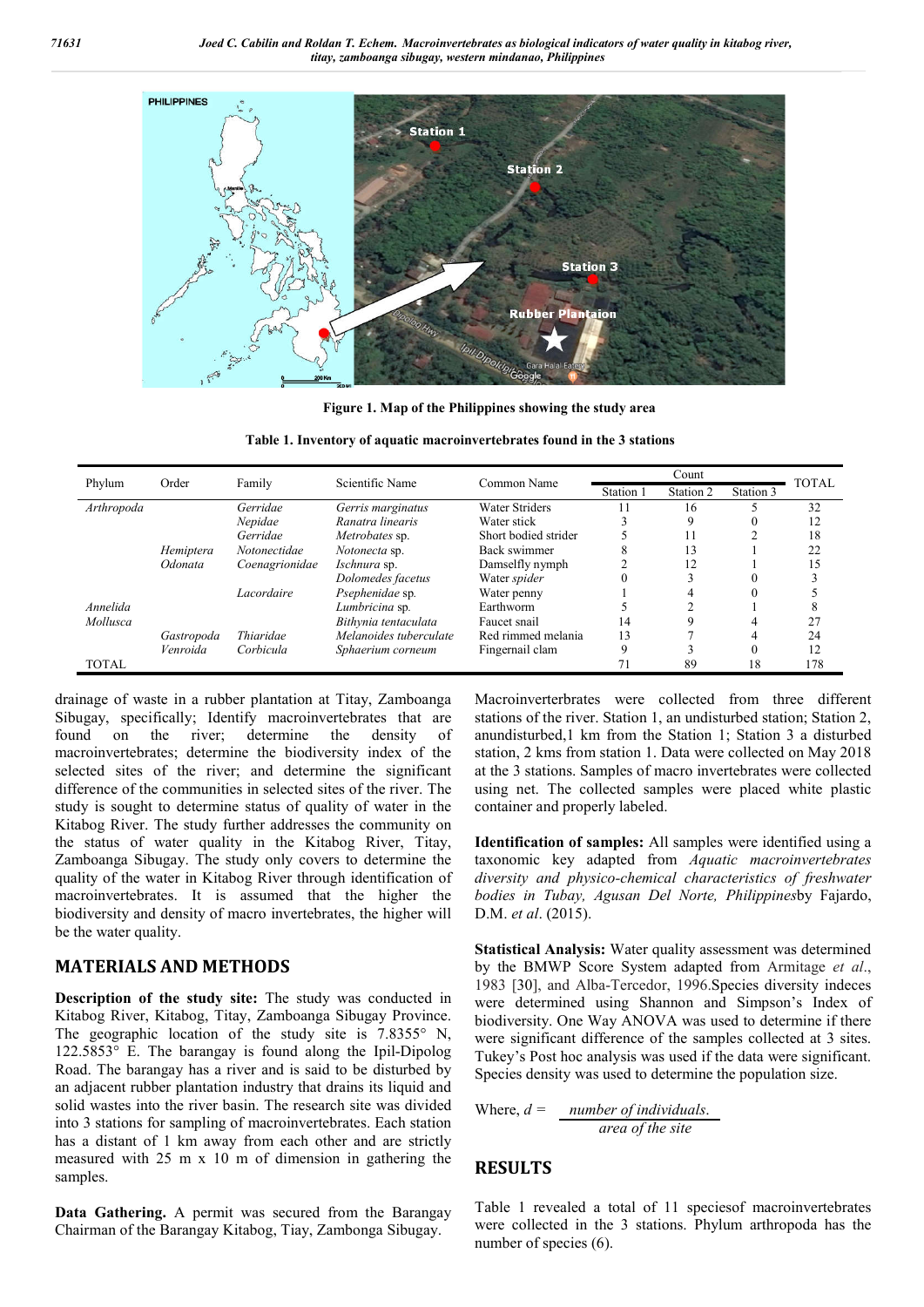**Table 2. Species density in the 3 stations**

| Scientific Name        | Common Name           | Station 1 | Density $(m^2)$ | Station 2 | Density $(m^2)$ | Station 3 | Density $(m^2)$ | Total |
|------------------------|-----------------------|-----------|-----------------|-----------|-----------------|-----------|-----------------|-------|
| Gerris marginatus      | <b>Water Striders</b> |           | 0.044           | 16        | 0.064           |           | 0.02            | 0.128 |
| Bithynia tentaculata   | Faucet snail          | 14        | 0.056           | 9         | 0.036           | 4         | 0.016           | 0.108 |
| Melanoides tuberculate | Red rimmed melania    | 13        | 0.052           |           | 0.028           | 4         | 0.016           | 0.096 |
| Ranatra linearis       | Water stick           |           | 0.012           | 9         | 0.036           |           |                 | 0.048 |
| Metrobates sp.         | Short bodied strider  |           | 0.02            | 11        | 0.044           |           | 0.008           | 0.072 |
| Sphaerium corneum      | Fingernail clam       |           | 0.036           |           | 0.012           |           |                 | 0.048 |
| <i>Notonecta</i> sp.   | Back swimmer          |           | 0.032           | 13        | 0.052           |           | 0.004           | 0.088 |
| <i>Ischnura</i> sp.    | Damselfly nymph       |           | 0.008           | 12        | 0.048           |           | 0.004           | 0.06  |
| Lumbricina sp.         | Earthworm             |           | 0.02            |           | 0.008           |           | 0.004           | 0.032 |
| Dolomedes facetus      | Water spider          |           |                 |           | 0.012           |           |                 | 0.012 |
| Psephenidae sp.        | Water penny           |           | 0.004           |           | 0.016           |           |                 | 0.02  |
| Total                  |                       |           | 0.284           | 89        | 0.356           | 18        | 0.072           | 0.712 |

**Table 3. Diversity indeces of the three study stations**

| Indeces     | Station 1 | Station 2 | Station 3 |
|-------------|-----------|-----------|-----------|
| Simpson 1-D | 0.8621    | 0.8815    | 0.8025    |
| Shannon H   | 2.096     | 2.235     | 1 224     |

|  |  | Table 4. Difference of three stations in Kitabog River |  |  |  |  |
|--|--|--------------------------------------------------------|--|--|--|--|
|--|--|--------------------------------------------------------|--|--|--|--|

| <b>ANOVA</b>        |          |    |          |          |          |               |
|---------------------|----------|----|----------|----------|----------|---------------|
| Source of Variation | SS       | df | МS       |          | P-value  | <i>F</i> crit |
| Between Groups      | 247.697  |    | 123.8485 | 7 579748 | 0.002166 | 3.31583       |
| Within Groups       | 490.1818 | 30 | 16.33939 |          |          |               |
| Total               | 737.8788 | 32 |          |          |          |               |

**Table 5. Scheffe Post hoc Analysis of three stations**

|         | (I) Stations | (J) Stations | Mean Difference (I-J)   | Std. Error | Sig. |  |
|---------|--------------|--------------|-------------------------|------------|------|--|
| Scheffe | Station 1    | Station 2    | $-1.63636$              | 1.72360    | .641 |  |
|         |              | Station 3    | 4.81818*                | 1.72360    | .031 |  |
|         | Station 2    | Station 1    | 1.63636                 | 1.72360    | .641 |  |
|         |              | Station 3    | 6.45455*                | 1.72360    | .003 |  |
|         | Station 3    | Station 1    | $-4.81818$ <sup>*</sup> | 1.72360    | .031 |  |
|         |              | Station 2    | $-6.45455$ <sup>*</sup> | 1.72360    | .003 |  |
|         |              |              |                         |            |      |  |

**Table 6. BMWP classes, scores, categories and interpretation**

| <b>BWMP</b> Score | Category      | Interpretation                     |
|-------------------|---------------|------------------------------------|
| >150              | Good          | Very clean water                   |
| $101 - 150$       |               | Clean or not significantly altered |
| $61 - 100$        | Acceptable    | Clean but slightly impacted        |
| $36 - 60$         | Ouestionable  | Moderately impacted                |
| $15 - 35$         | Critical      | Polluted or impacted               |
| <15               | Very Critical | Heavily polluted                   |
|                   |               |                                    |

Phylum Annelida has the lowest number of species (1). *Gerris marginatus* was the most abundant (32) and *Dolomedes facetus*  was the least abundant (3).

**Density of Macroinvertebrates:** Table 2 showed thatStation 2 has the highest density (0.36 m<sup>2</sup>.) over Station 1 (0.28m<sup>2</sup>) and Station  $3(0.07m^2)$ . This implies that more species are found in Station 2 than Station 1 and Station 3.*Gerris marginatus* in Station 2 has the highest density  $(0.06 \text{ m}^2)$ .

**Species diversity Indeces**: Station 2 has the highest diversity index of 0.88 of Simpson\_1-D and 2.24 Shannon\_H. Station 3 has lowest diversity index of Simpson\_1-D 0.80 and Shannon H 1.22. This means that more species are found in Station 2 than stations 1 and 3 (Table 3).

**Difference of the stations:** One-Way ANOVA revealed that there were highly significant between species abundance and station ( $p=0.00 < .05$ ).

Post-hoc analysis revealed that Station 1 and Station 2 are not significant (0.64). Station 1 is and Station 3 are significant (0.03). Station 3 is significant both Station 1 (0.31) and Station 3 (0.003). Table 6 shows that the water quality can be determine based from the inhabiting species of macroinvertebrates in the water. Macroinvertebrates are scored based on sensitivity to pollutants. Macroinvertebrates that are highly intolerant are scored 10 and the highly tolerant are scored 1. The sums of the scores are then based from the score system.

#### **Water quality**

The Biological Monitoring Working Party (BMWP) Score System discovered that the water in Kitabog River is at "Questionable" category. The category interprets that the river is "Moderately impacted". (Source: Armitage *et al*., 1983[30], and Alba-Tercedor,1996 [29]).